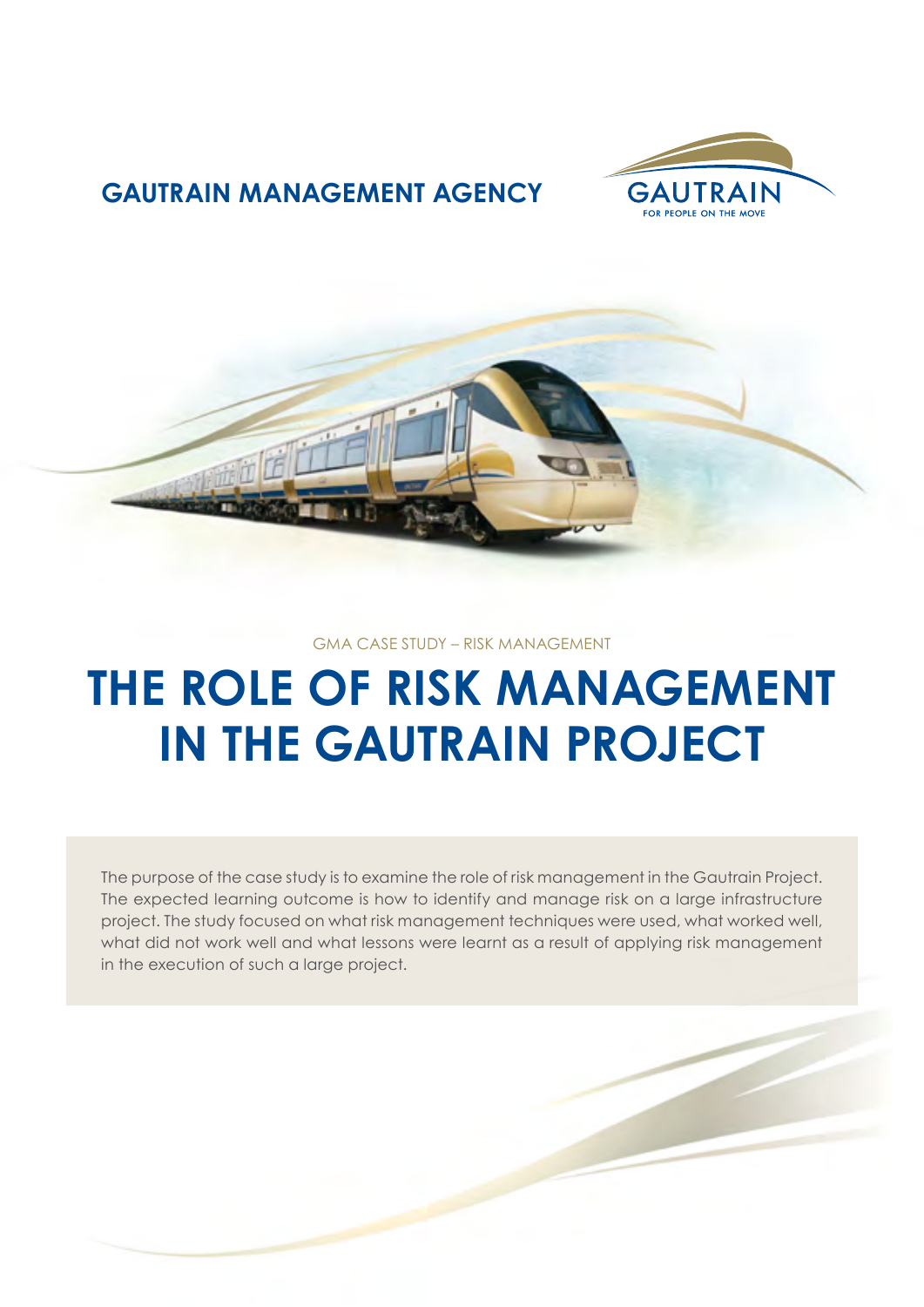### **LEARNING OUTCOME**

How to identify and manage risk on a large infrastructure project.

### **BUSINESS OBJECTIVE**

To illustrate the techniques of risk management implemented in the Gautrain Project aimed at minimising risk, while at the same time capitalising on collateral benefits arising from the Project.



### **1. BACKGROUND**

Risk management was applied throughout the various stages of the Gautrain Rapid Rail Link Project, from the feasibility, through the development, to the operating phase. This implied that various people played a role at different levels of the Project, and the management of risk was also applied differentially.

From an economic perspective, one of the collateral benefits of the Project has been the capital appreciation and development of the properties in close proximity to the stations.

Metaphorically speaking, the Gautrain is beginning to take on the characteristics of a river that is benefiting all the communities that feed off it, whether directly or indirectly.

Risk management is an essential component of

any project, and should be on the daily agenda of any project meeting, in order to attempt to anticipate potential negative events and ensure corrective actions are taken to mitigate the risk. On the flipside, an event can also have a positive consequence, hence the need to ensure that plans are in place to capitalise on such events.

The Gautrain Management Agency (GMA) was established in terms of the GMA Act (Act 5 of 2006) to manage the implementation of the Project and the relationship with the Concessionaire, Bombela Concession Company (Pty) Ltd (BCC).

The Gautrain is primarily aimed at providing and optimising an integrated, innovative public transport system that enables and promotes the long-term sustainable socio-economic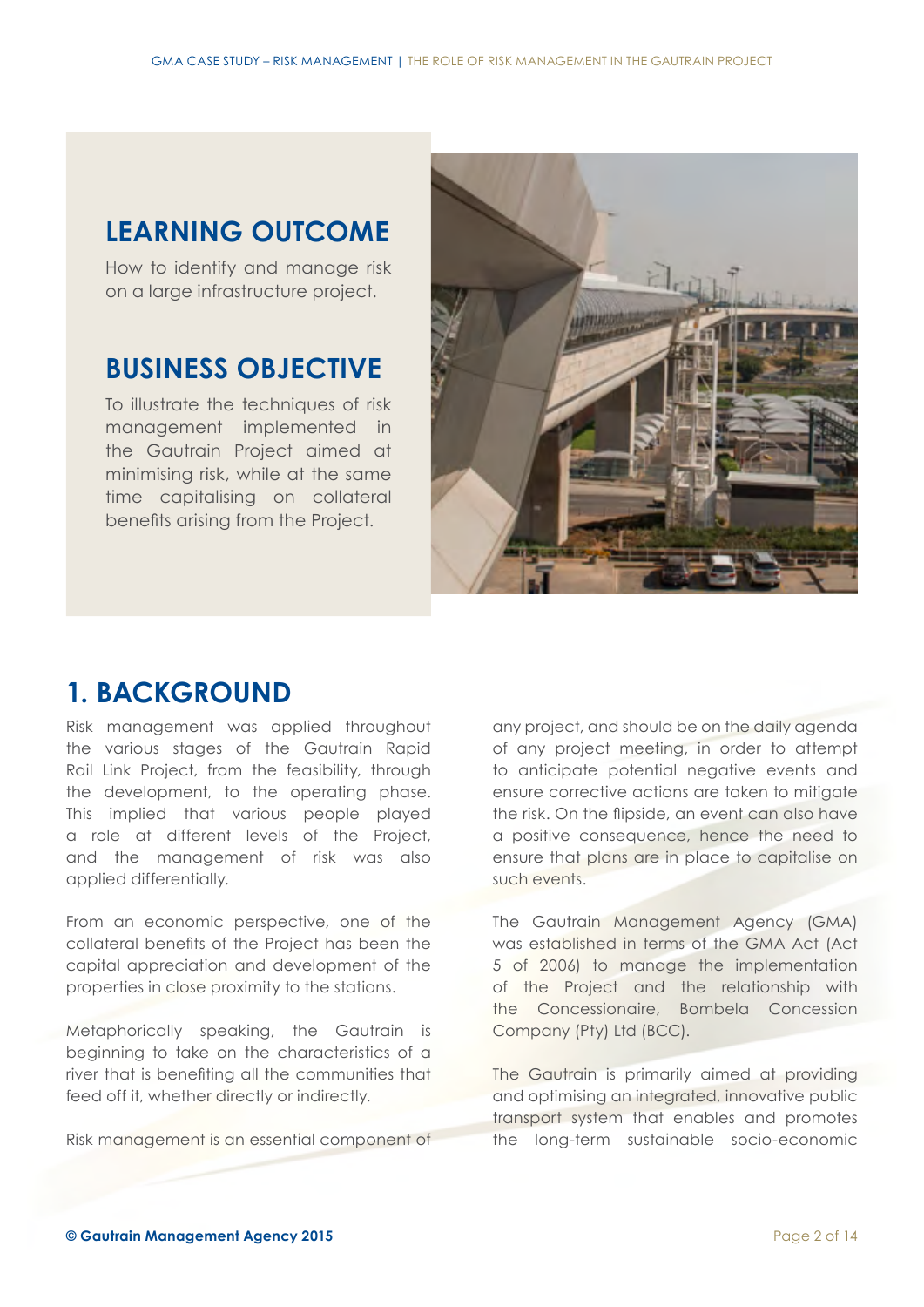growth of Gauteng. It is also part of a broader vision to industrialise and modernise the region, including a commitment towards creating and sustaining an integrated culture of public transport use.

The strategy of the GMA over the next three years intends to focus on managing, coordinating and overseeing both the operation and maintenance of the Gautrain Project and the implementation of the extension of the system to accommodate future demand and new services as identified in the 25‑year Integrated Transport Master Plan (ITMP25) for Gauteng.

The GMA Board is committed to oversee the strategy by providing direction and oversight regarding matters related to:

- Concession agreements;
- Project objectives;
- Management of assets;
- Management of finance;
- Corporate governance;
- Cooperation between Government's structures and stakeholders;
- Socio-economic development (including BBBEE objectives); and
- Integration of transport services.

### **2. PROBLEM STATEMENT AND EARLY FINDINGS**

### 2.1 The Role of the Risk Model in the Relationship between the GMA and the Concessionaire

The success of risk management will depend on the effectiveness of the management framework providing the foundations and arrangements that will embed it throughout the GMA at all levels. The framework assists

*"Risk management is an essential component of any project, and should be on the daily agenda of any project meeting." David Marx, Risk Manager, Development Period*



in managing risks effectively through the application of the risk management process at varying levels and within specific contexts of the GMA. The framework ensures that information about risk derived from the risk management process is adequately reported and used as a basis for decision making and accountability at all relevant organisational levels.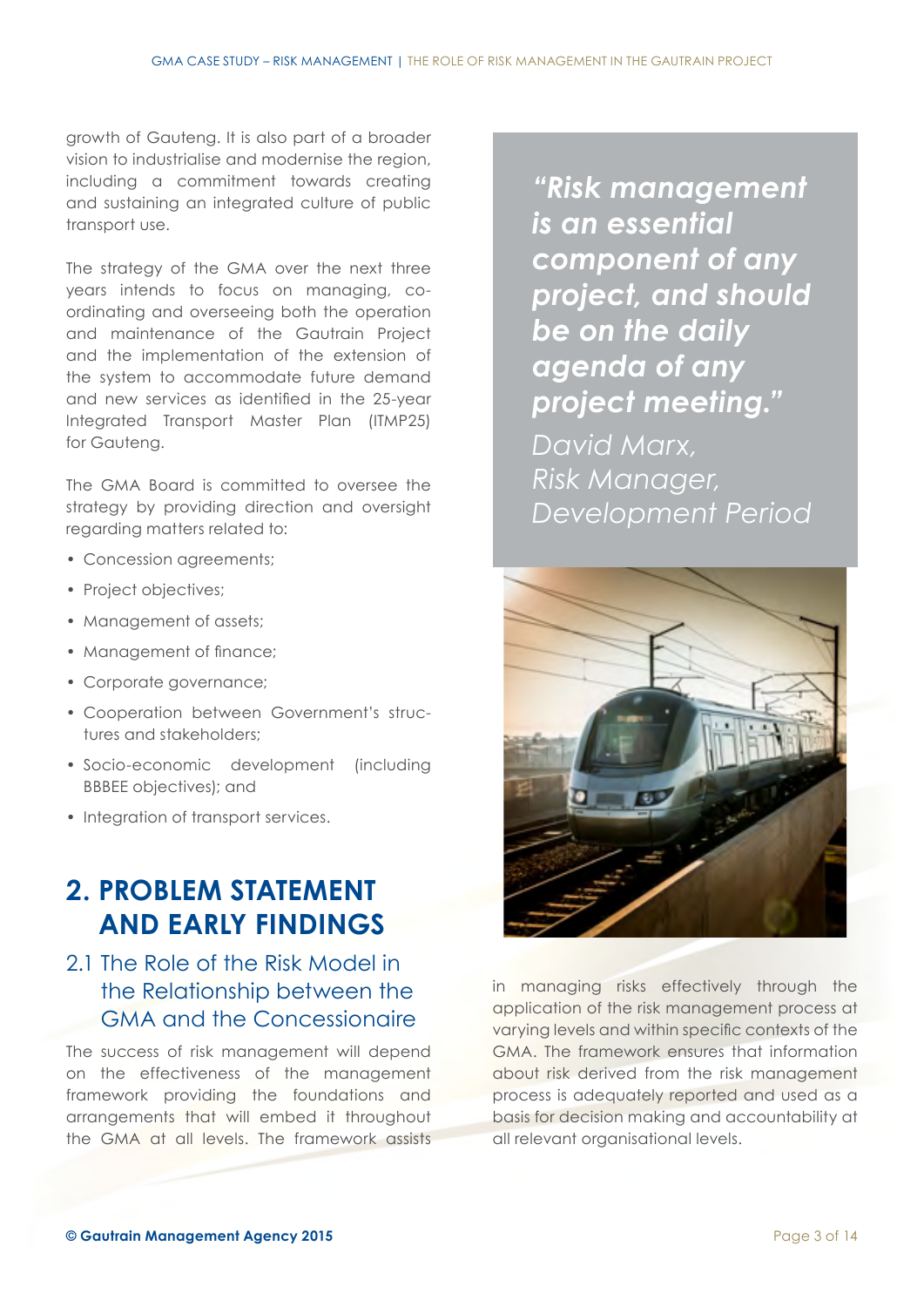The following salient points are therefore important to note in the context of understanding the relationship between the GMA and the Concessionaire and how the risk model manifests itself:

- a) The Gautrain Rapid Rail Link Project (Gautrain) is undertaken as a Public Private Partnership (PPP) in terms of Treasury Regulation 16. As such it has an approach to risk management that makes it distinctive from other non-PPP infrastructure projects in South Africa.
- b) A PPP consists of the public sector, through a public agent, granting the rights to design, build, finance and operate for a specified period of time some publicly owned infrastructure to a private party. Because this form of contracting was known to impose significant financial obligations and forms of risk on the fiscus, responsibility for approval of projects implemented under such contracts was given to the National Treasury.
- c) The South African framework for PPPs dates back to 1999 when the National Government approved a framework for PPPs in terms of which the Minister of Finance and the Treasury would be responsible for the oversight and fiscal management of PPPs. As a result, Treasury Regulations (TRs) were subsequently made and promulgated in terms of section 76 of the Public Finance Management Act, Act No 1 of 1999 (PFMA). Regulation 16 (TR 16) of the TRs falls under Part 6 thereof – which part is captioned "Frameworks" – and it is pivotal to the regulation of PPPs in the South African context.
- d) TR 16 sets out a formal process by which an institution must obtain various approvals from the relevant treasury for any project that meets the definition of a PPP. TR 16 also provides for the requirements that have to be met for, among other things, a given project to be classified as a PPP and therefore to bring it within the ambit of TR 16 and for the various Treasury approvals

that need to be granted to authorise the implementation thereof.

e) Best practice in relation to PPP requires that PPPs are clearly differentiated from conventional procurement of infrastructure projects, because in granting and transferring all rights of development, maintenance and operation (and possession) of an infrastructure project to the private party entity under a PPP agreement, a significant amount of risk that is inherent at all stages of the project is also transferred. However, by causing the transference of such risk to the private party entity, the Government could achieve greater value for its money than it would otherwise have done by assuming the risks that arise from conventional procurement methods. Although its first infant steps were taken a while back, the relatively new approach of procuring infrastructure assets for South Africa through PPPs has found a place in the construction and operation of, among other things, correctional service facilities, toll roads, hospitals and government office complexes.

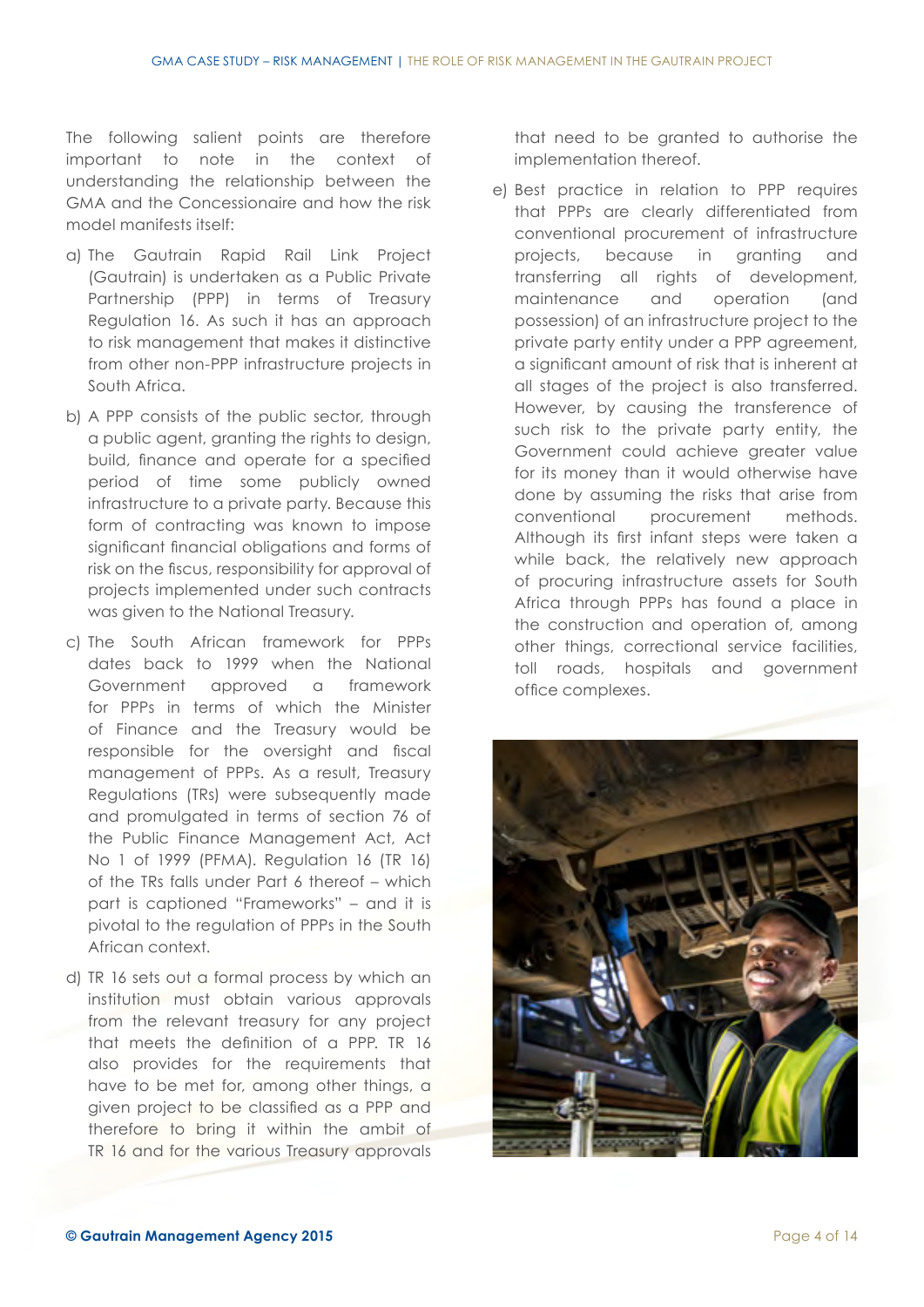- f) In terms of the definition, a Public Private Partnership (PPP):
	- Performs an institutional function on behalf of the institution; and/or
	- Acquires the use of state property for its own commercial purposes;
	- Assumes substantial financial, technical and operational risks in connection with the performance of the institutional function and/or use of State property; and
	- Receives a benefit for performing the institutional function or from utilising the State property, either by way of:
		- consideration to be paid by the institution which derives from a revenue fund or, where the institution is a national government business enterprise or a provincial government business enterprise, from the revenues of such institution; or
		- charges or fees to be collected by the private party from users or customers of a service provided to them; or
		- a combination of such consideration and such charges or fees.



#### 2.2 The Nature of Risk Management in Public Private Partnerships (PPPs)

It is well understood by the Treasury, and the various public sector departments and agencies implementing PPPs, that the private party entity would include in its "price" – broadly defined to include all costs and revenues that it expected to incur or receive so as to make a return on investment – an amount that was "appropriate", given the risks that were allocated to it. This might mean that a PPP envisaged for a specific project might appear to have a higher price than the same project undertaken as a conventional procurement by Government (i.e. not as a PPP). This differentiation between PPPs and conventional projects is no small matter and the Treasury devoted considerable time and effort to explain how PPPs must be procured in order to ensure that the benefits of the PPP expected to rebound to the State will exceed the cost of procurement under a PPP regime.

This is precisely why the Treasury ensured that TR 16 stipulates three prerequisites for the granting of a Treasury Approval (TA) for a PPP. These prerequisites are:

- Affordability: Can the institution meet the financial commitments to be incurred by it in terms of a PPP agreement from existing and future budget allocations?
- Value for money: Does the provision of the institutional function or the use of State property by a private party entity in terms of the PPP agreement result in a net benefit to the institution defined in terms of cost, price, quality, quantity, risk transfer or a combination thereof?
- Substantial technical, operational and financial risk transfer: Does the envisaged PPP evidence a substantial transfer of risk to the private party entity in terms of the PPP agreement?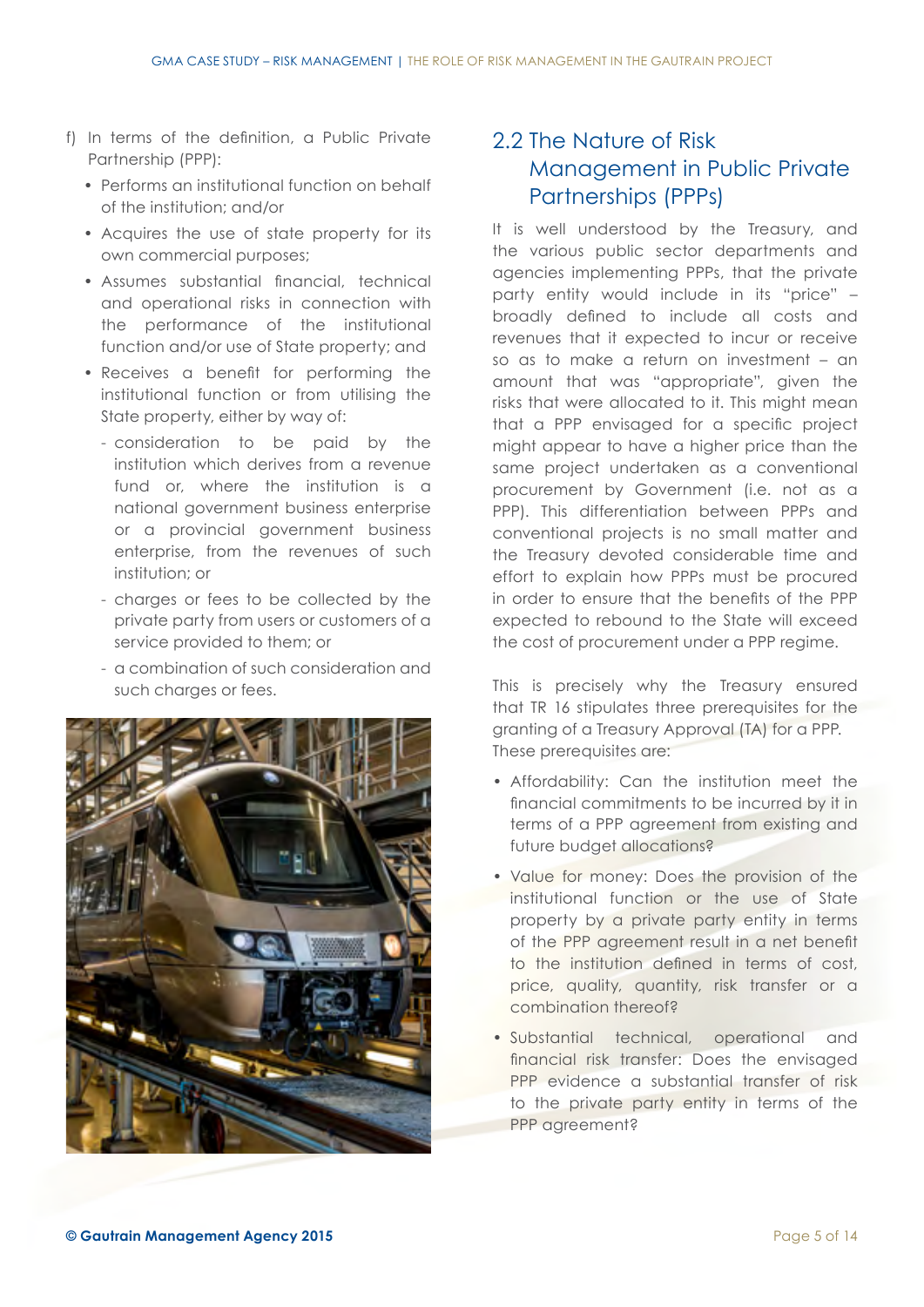There are various references to the type or qualitative value of "risk" in the developing versions of TR 16 that are required to be transferred from the institution to the private party entity in a PPP.

There is also reference to "appropriate" risk transfer in versions of TR 16 versions. For example, in May 2002, TR 16.3.2 provided as follows:

- The relevant treasury may grant such approval only if it is satisfied that the proposed PPP will –
	- a) provide value for money;
	- b) be affordable for the institution; and
	- c) transfer appropriate technical, operational and financial risk to the private party.

The term "appropriate" in this last subparagraph (c) is taken to mean that the basis for the allocation of risks in PPPs ought to be to the party "… best able to manage them".

The objective of carrying out the process set out in TR16 is to ensure that (i) risks are properly identified; (ii) the processes, in terms of which such risks are transferred or shared, are consistently applied; and (iii) the occurrence of risks and/or disputes associated with them are clearly dealt with in a way that either avoids the occurrence thereof or, if that cannot be done, at least then minimises the impact of any such occurrence and of the potential termination of the agreement as a result thereof.

Paragraph 6.2 of Standardisation clearly provides:

 "The approach prescribed in this Standardisation is that the Private Party shall bear all the risks associated with the performance of the Project Deliverables which the Institution does not expressly assume. This must be reflected in the PPP Agreement as an express undertaking by the Private Party to exercise its rights and perform its obligations included in the Project Deliverables at its own risk save as otherwise expressly provided in the PPP Agreement."



Paragraph 6.3 then further provides as follows: "Although the risks associated with the performance of the Project Deliverables reside with the Private Party and not the Institution (save to the extent expressly assumed by the Institution), the successful implementation of this risk allocation depends largely on the clarity of the output specifications and the Parties' co-operation in the implementation of the Project Deliverables. Accordingly, the Institution should ensure that the output specifications included in the RFP are clearly drafted and that the PPP Agreement makes provision for co-operation."

The Gautrain Concession Agreement is a PPP Agreement in accordance with TR 16. It has the characteristics of risk transfer to the Concessionaire as the Private Party. It also sets out the performance requirements as well as the rights and obligations of the Parties.

Section 4(b) of the GMA Act enjoins the GMA

 "to act on behalf of the Province in managing the relationship between the Province and concessionaires in terms of concession agreements and ensure that the interests of the Province are protected".

Section 5(c) similarly requires the GMA to "manage and oversee concession agreements on behalf of the Province".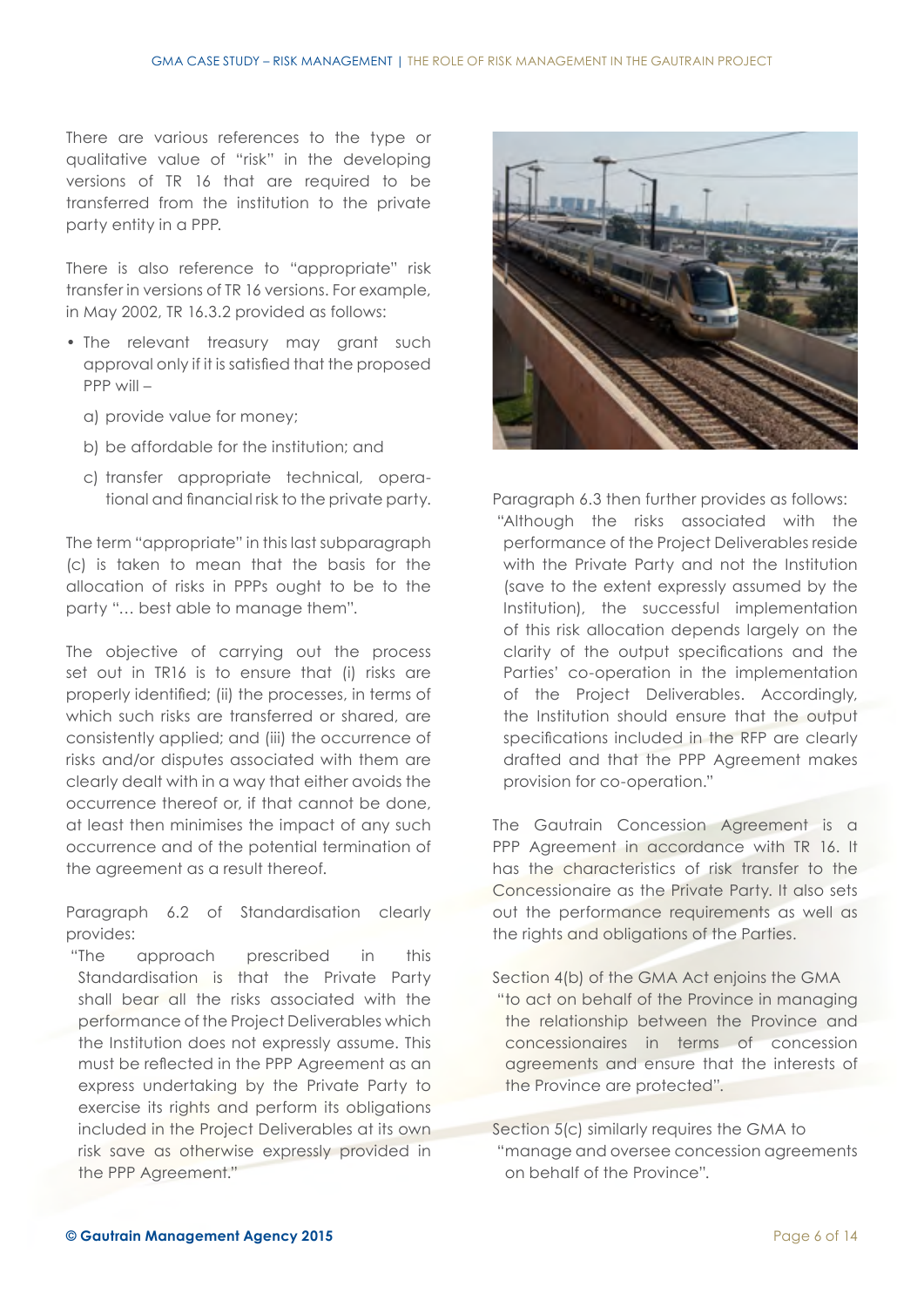It is important to note that the framework, although it recognises the external environment in which the GMA operates, does not intend to replicate the risk management activities of the Concessionaire, which is tasked with specific responsibilities in relation to the operation of the Gautrain.

It is thus the responsibility of the Concessionaire to take and manage the risks associated with the design, construction, financing, operation and maintenance of the Gautrain in accordance with the Concessionaire Agreement (CA).

It is the responsibility of the GMA to ensure that this is indeed the case and to identify and manage those risks associated with the Project that are not allocated to the Concessionaire in terms of the CA.

The GMA carries out its assurance functions through the overall oversight of the Concessionaire's obligations. It carries out its own risk management responsibilities in accordance with its Risk Management Framework.



## **3. ANALYSIS OF ISSUES**

### 3.1 The Sustainability of Risk Management Mechanisms

#### **3.1.1 Losing valuable institutional knowledge**

There is a real possibility of losing valuable institutional knowledge as a result of skilled and experienced staff exiting from the GMA, and being replaced by staff who do not have sufficient appreciation and/or understanding of the Project dynamics as these relate to risk management practices. The GMA, priding itself as a high-performance learning organisation, wants to ensure that it preserves its successful project management track record for the benefit of the country. The underlying problem here is that the team that was instrumental in the success of the Project during the development phase, will not be available ad infinitum.

#### **3.1.2 Aging cohort of skilled and experienced professionals**

The GMA, now during the operating phase, has an aging workforce with 76% of the staff being over 35 years of age. It is imperative therefore that the GMA finds an effective mechanism to transfer skills and knowledge to successive generations to ensure the preservation of its successful project management culture. One of the major factors that contributed to the success of the development phase was the fact that comprehensive risk management was an essential component of the entire Project.

#### **3.1.3 Disjointed risk management between project phases**

There was no continuation of the same risk management processes and infrastructure between the development and operational phases.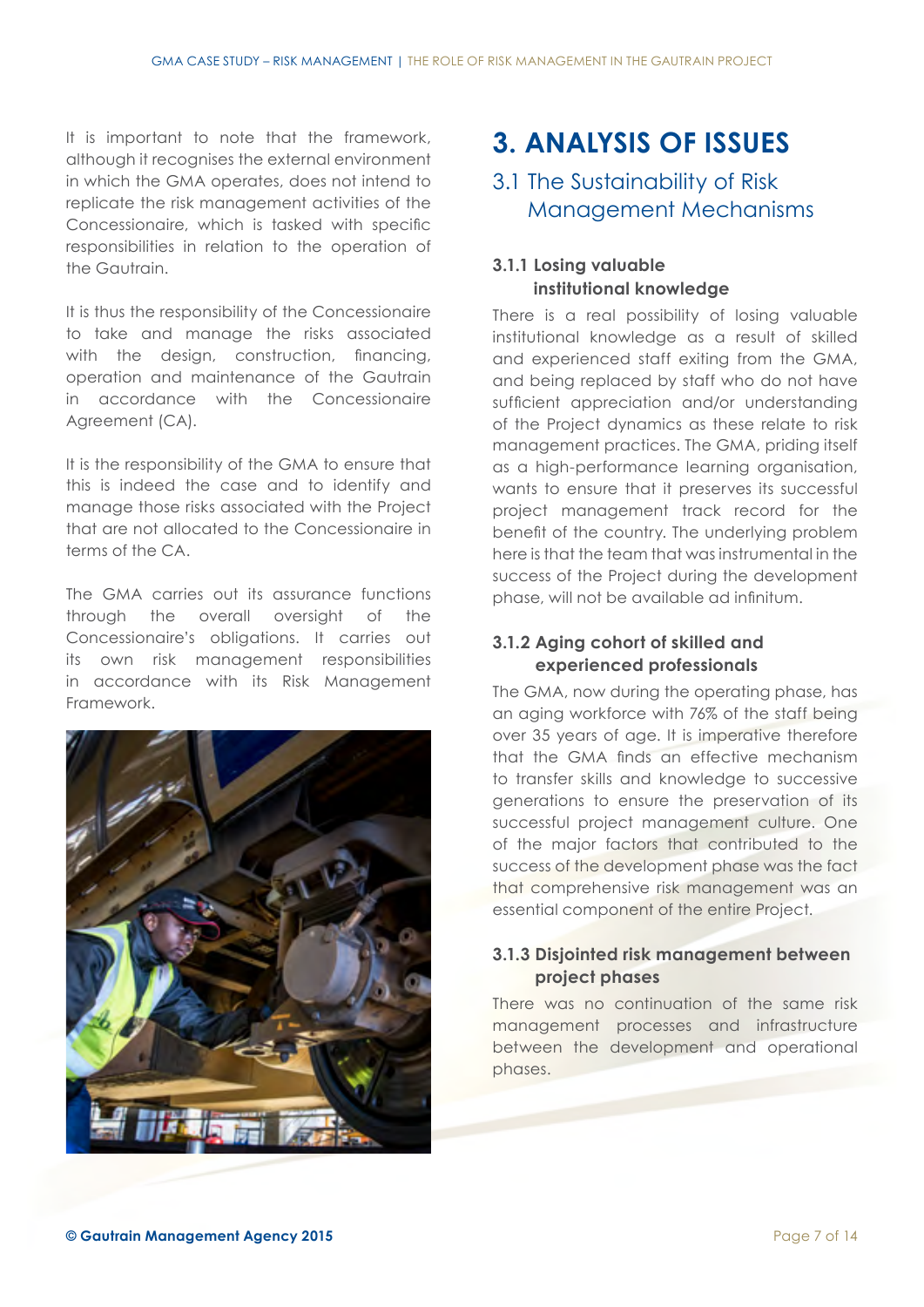#### 3.2 Risk Management during Development Phase

Risks were managed during the development phase by TKC, the turnkey contractor, whose obligations from a risk perspective included:

- Production of the TKC risk management plan in order to describe the implementation of Bombela's risk management procedure and integration into the TKC project management processes;
- The project risk management coordination and risk integration of all parties, including the Province, following the agreement with all entities through regular monthly meetings and reporting;
- Ensuring compliance of O&M, BCC, CJV and E&M with Bombela's risk management procedure through regular audits;
- Identification, assessment and control of the risks within TKC responsibility and ownership, including all parties' interface risks; and
- Quantitative risk assessment based on the integrated schedule.

TKC appointed a Risk Coordinator, who reported directly to the CEO, in order to:

• Implement and maintain the risk management system in terms of the TKC project management processes;

- Implement and maintain the risk management system into the TKC Project Management processes;
- Maintain the TKC specific risk inventory;
- Ensure compliance of O&M, BCC, CJV and E&M with Bombela's risk management procedure through regular audits or reviews; and
- Perform specialised tasks such as quantitative analysis and general audit/support as requested.

Various risk owners, who were members of the project team, were appointed by their respective department heads who had the responsibility to review, check and approve the risks on a regular basis.

As shown in Figure 1, risks were examined from the viewpoint of the TKC during the Development Period and Defects Liability Period for TKC, CJV and E&M risks – in terms of Quality, Time, and Cost objectives. All interface risks between the Province, Bombela Concessionaire Company, O&M, CJV, E&M and TKC were handled in this manner. This philosophy ensured that risks were integrated for maximum control of the Project. All parties worked together to share information and manage the risks.



*Figure 1: Role of TKC in integrating risk among the partners*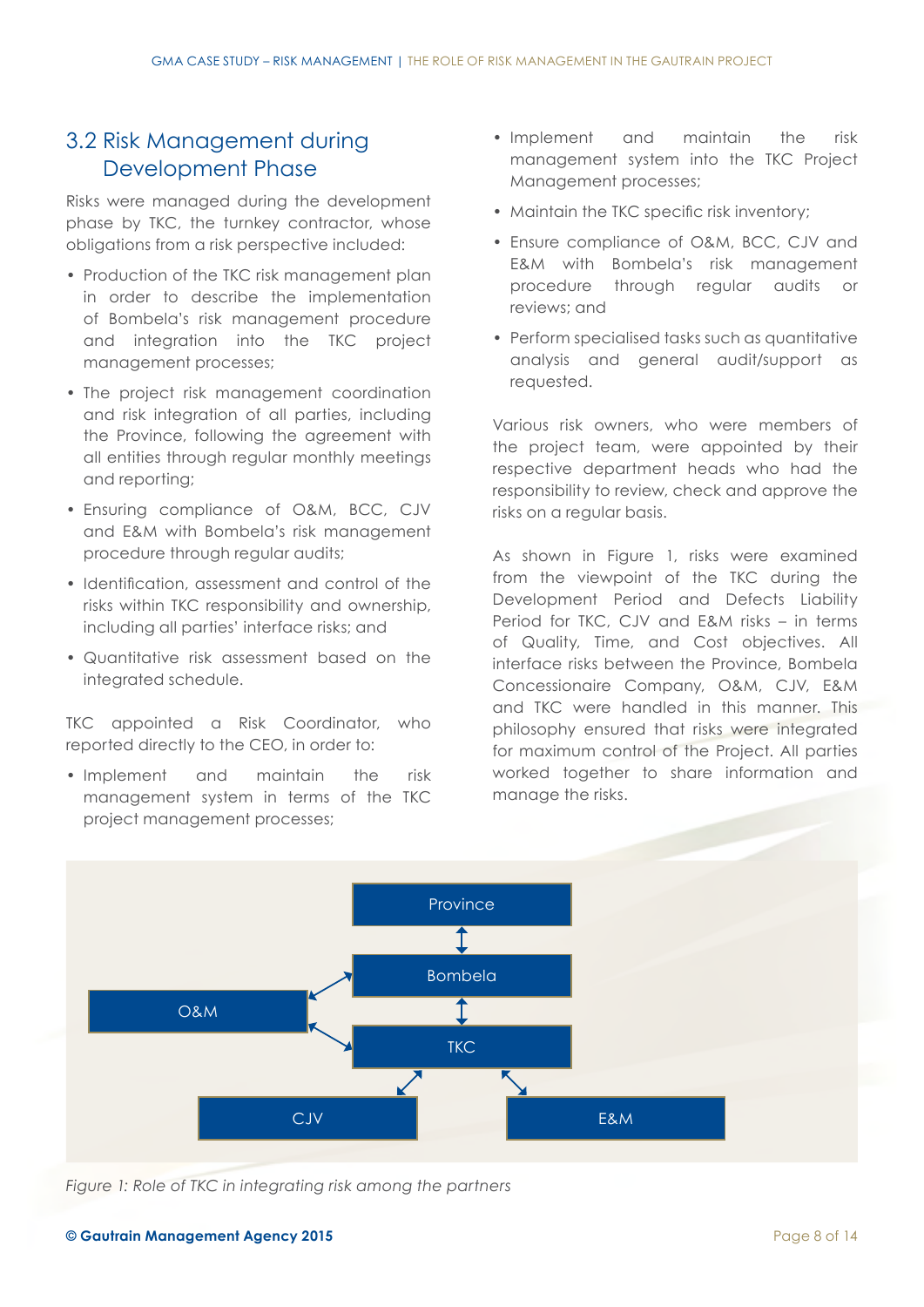The risk assessment phase identified the impact on quality, time and money of risk events and the process was robust enough to especially quantify the impact on money. The risk score or risk rating was ultimately calculated by multiplying probability x maximum impact.

Risks were rated and reported on by using the risk score table below.

| Risk Score 1 |   | Impact (Time, Cost, Quality) |               |    |    |    |
|--------------|---|------------------------------|---------------|----|----|----|
|              |   |                              | $\Omega$      | 3  |    | 5  |
| Probability  |   |                              | $\mathcal{D}$ |    |    | 5  |
|              | ⌒ | $\mathcal{P}$                |               |    |    |    |
|              | ≏ | 3                            |               |    | 12 | 15 |
|              |   | 4                            |               | 12 | 16 | 20 |
|              |   |                              |               | 15 | 20 | 25 |

#### **Risk Score Table**

*Table 1: Risk Score Table*

- Top Ten risks are, by default, all risks with a score  $\geq 20$ .
- Major risks are those with a score ≥ 10.
- Calamities are risks where the probability is very low (1) but the impact is high (5). Although these risks are unlikely to occur, they are to be treated as major risks as a result of their high impact should they occur.

Monitoring involved verifying that mitigation was implemented as planned and, where possible, that this was effective in preventing the risk occurring (or increasing the identified opportunity). It also included maintaining a general check on the risk register integrity. Monitoring was done on a regular basis:

- By updating the risk register;
- By monitoring the action plans; and
- By the Risk Coordinator checking the risk register contents, and especially the integrity between the various generic risks.

Review consisted of specific review (through meetings or not), feedback of past experience and quantitative analysis of "Time" and "Cost".

Risk was an agenda point of TKC project management meeting in order to discuss the overall risk management system and specific risks related to TKC or other parties, and the agenda was as follows:

- New and changed risks (inform on changes made over the previous period, define changes for the next period);
- Top 10 risks (identify which risks are considered most important for this period in terms of implementation of mitigations measures);
- Actions (general);
- Actions that relate to the risk management; and
- Integrity of the risk register.

TKC carried out risk management audits, on a 6-months basis, to assess that the risk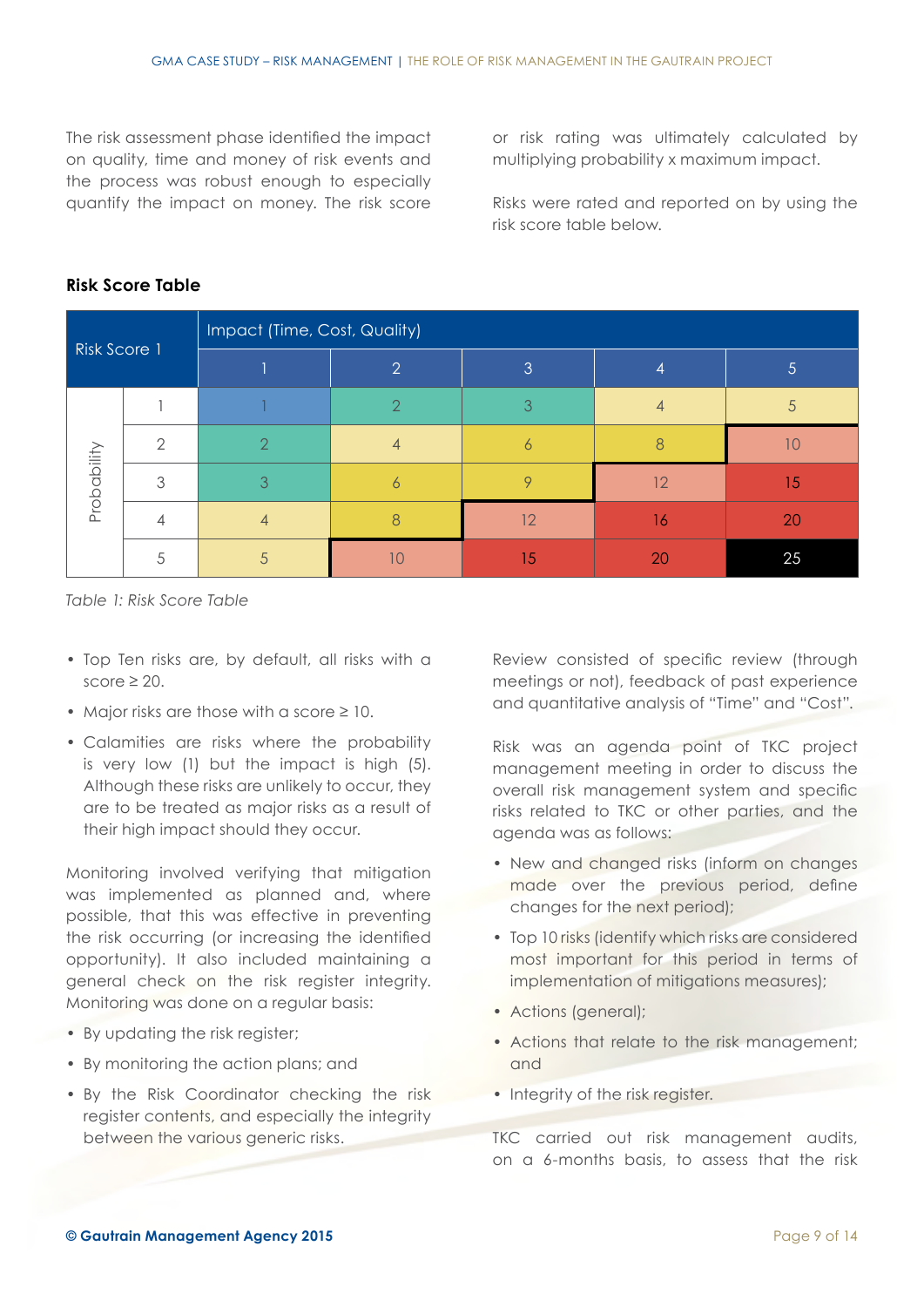management system within CJV and E&M JV was compliant with the risk management procedure (BOM-ALL-PRD 0000 0011) and TKC risk management plan (TKC-ALL-MPL-0002 0014).

Regular reports were produced. The Executive Project Risk Management Report was prepared by TKC during the Development Period and Defects Liability Period. The report gave a qualitative indication of the direction in which the risk profile for various packages and the Project as a whole was developing.

The report consisted of several parts:

Executive summary, providing a brief overview of the current situation, recent events and actions;

- Monthly Top 10 risks;
- Graphs, showing the development and evolution of the risk profile and distribution;
- Risk list (major and minor); and
- Major risk register.

#### 3.3 Risk Management during Operational Phase

Initially, no structured risk management practices existed and the GMA started taking the necessary steps to improve its risk management maturity levels. It created a position for a Risk Manager, reporting directly to the CEO, but initially incubated in the COO office, and co-opted a resource from the Technical Unit to manage the function, after the Finance Unit managed it briefly. External consultants were also appointed to assess the status of risk management in the GMA, and made many recommendations on how to improve the GMA risk management maturity level.

The following enhancements to the GMA risk management practices were made:

• A risk register template was developed which focused mainly on strategic risks.



- Risk management was shifted to the business units by the appointment of risk coordinators in each unit.
- New risk management policies and procedures were written.
- Risk management review meetings were held once a quarter with executives prior to board meetings.
- Internal Audit did quarterly audits of the status of risk management in the GMA.

These initiatives resulted in a culture of risk management to become embedded in the GMA which helped to reduce silo mentalities in the organisation.

Subsequent to this arrangement, it became apparent that the growth of the GMA required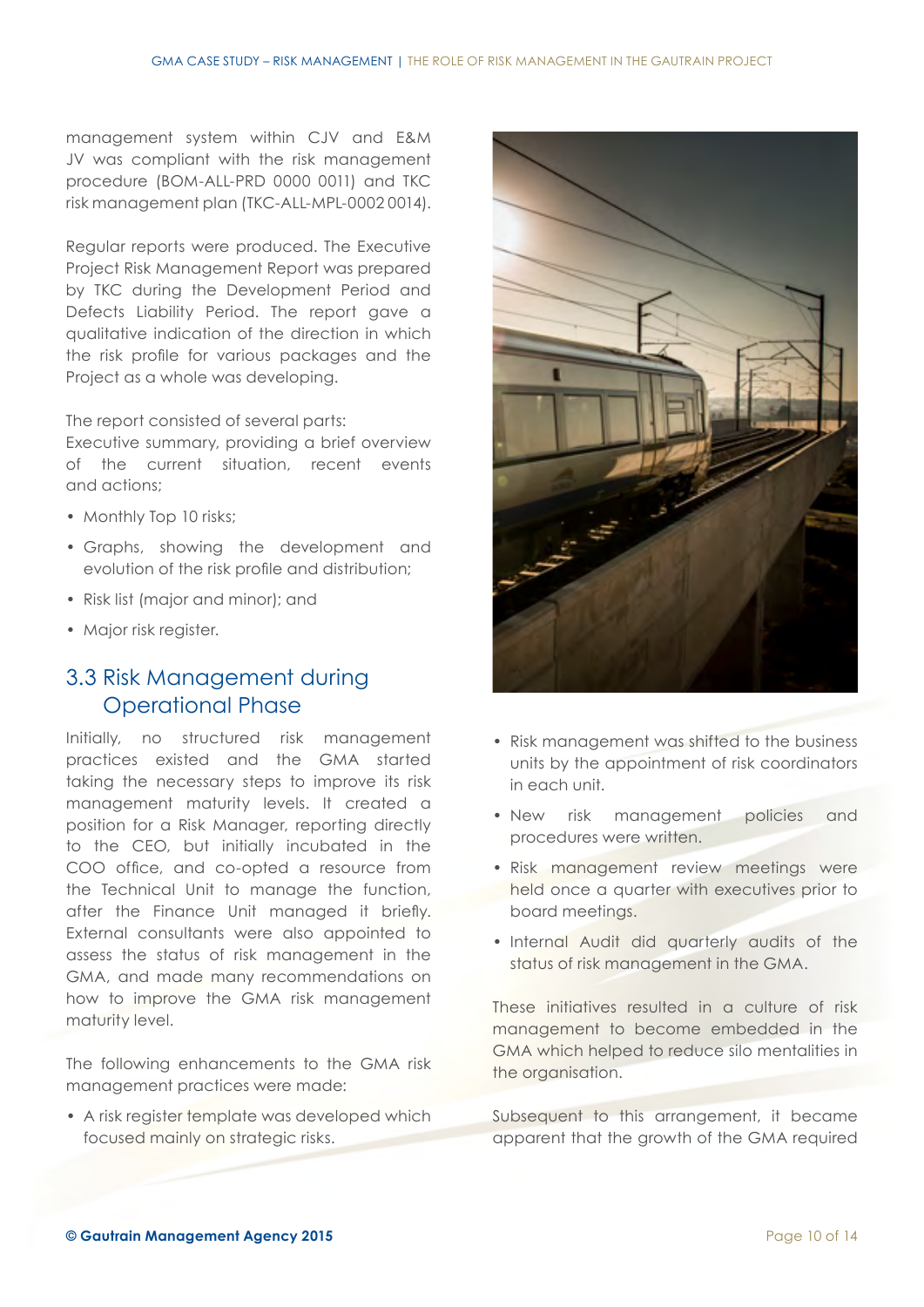more dedicated focus on the risk management function, and an external resource was recruited to manage the function on a fulltime basis. The following issues were immediately addressed:

- Revision of the risk management policies and procedures to separate conflicting clauses in them;
- Writing a new risk management framework;
- Clearing all audit queries relating to risk management in the GMA;
- Embedding a new risk register format;
- Embedding the risk tolerance levels in the new risk register;
- Ensuring that the GMA risk appetite is clearly defined in its risk management framework;
- Ensuring that the risk management architecture is compliant with both ISO 31000 (International Standard) and SANS 31000 (SA Standard);
- Commencing with risk management awareness sessions to all staff; and
- Writing a business continuity plan for the GMA.



### **4. LESSONS LEARNT**

#### 4.1 What Worked Well

Risk management was well structured during the development phase and was appropriately embedded. Although no formal risk appetite and risk tolerance levels were set, appropriate cut-off points were identified where risks, which fell into those categories, got dealt with effectively.

Whenever issues arose, they were dealt with immediately due to the fact that risk management has always been a topical issue.

Certain risks, such as pricing, were accepted by the Concessionaire, which resulted in a huge saving for the Province when this risk materialised.

During the early phase of the Operating Period, the quarterly sessions with the CEO, COO and SEMs assisted with the building of a risk management culture.

Resources responsible for risk management were kept to a minimum and the risk coordinators in the business units provided useful support to the Risk Management Unit.

A performance management system was put in place to manage the Concessionaire's obligations in terms of the agreement and this function is well managed.

#### 4.2 What Did Not Work Well

Risk management became somewhat disjointed in the transition from the Development Period to the Operating Period. This resulted in the unintended consequence of the operator becoming very risk averse during this period and refusing to accept risks which it should assume. Risk management became an ad-hoc responsibility instead of being fully integrated into the business of the GMA.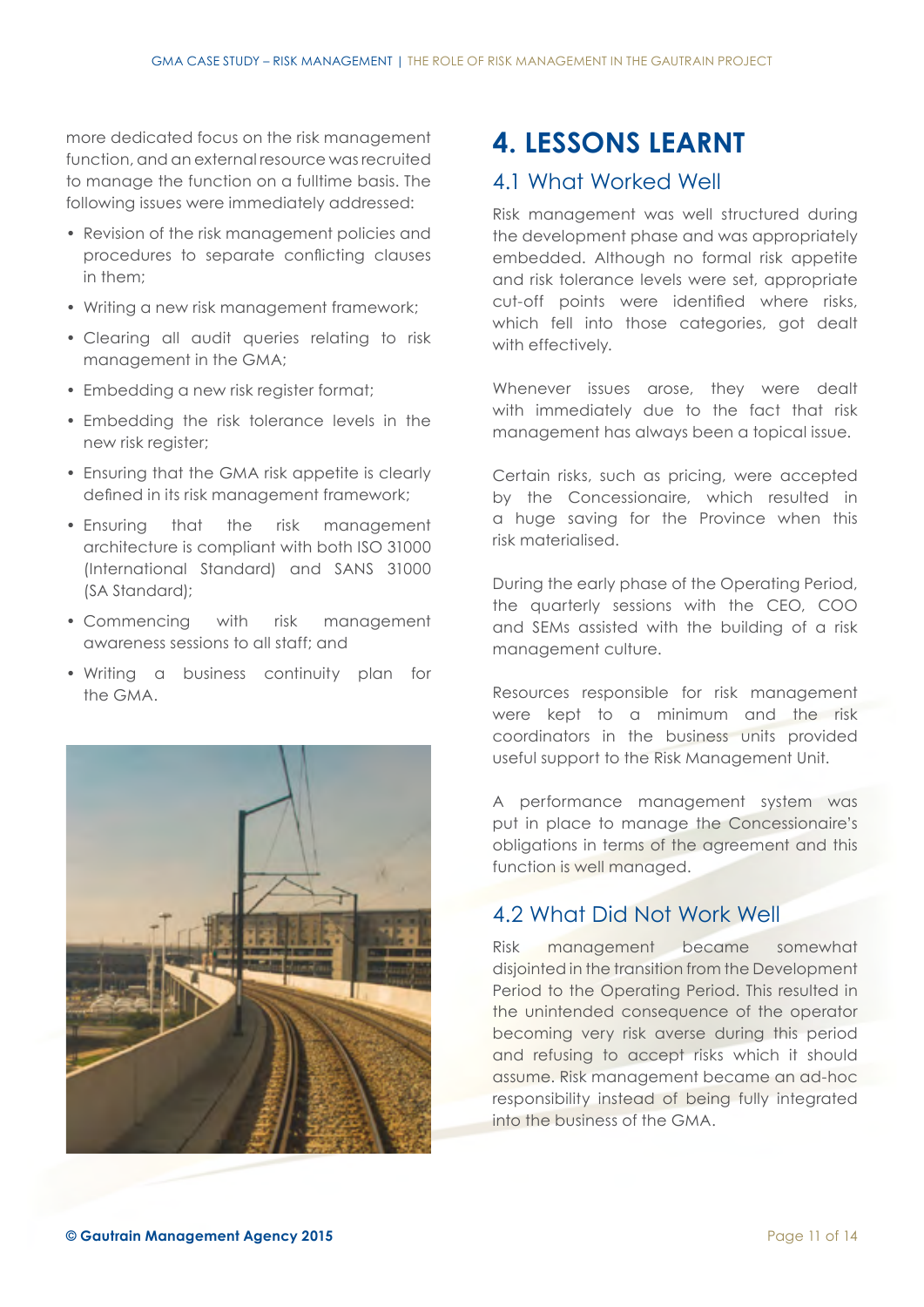#### 4.3 Recommendations

Risk management should not be a discrete activity and broken up into the various components of a PPP. The risk management framework should be developed for the life cycle of the Project, taking into account that some risks will be more prominent during certain phases of the Project and vice versa.

Risk management obligations of the Concessionaire should be developed upfront for the full duration of the Project. Do not assume that the other party will mitigate a risk that they have not accepted. Define these issues upfront in the concession agreement.

Continue with quarterly risk management meetings, but make it a standing item on the MANCO agenda, instead of forming another committee in the GMA. Agenda items can also be matched to items on the risk registers, which will assist management to focus more on risks and less on administrative items.

Do a risk maturity evaluation at least once a year, and use the outputs to guide how risk management in the GMA should evolve.

Keep the resources responsible for risk management in the GMA to a minimum, and invest in risk management software once the GMA has reached an appropriate risk maturity level. Ensure that resources are aligned with the risk management strategy.

Ensure that the Risk Manager is a senior person who can guide and influence mitigation strategies.

Ensure that new staff understand the CA and the risk allocation inherent in it, so that they can apply this knowledge within their functional domains.

Ensure that the GMA does not assume responsibility for the Concessionaire's risks and continue to manage its own risks only.

Understand what will happen in future with the CA and how it needs to be managed. For example, in the year 2017, Government can renegotiate the PG, so consideration should be given as to what risks will materialise from that event.

Ensure that risk management keeps abreast of opportunities that may be presented by risk events and capitalise on them when they arise.

Ensure that the GMA retains a healthy age distribution of staff of around one third under 35 years of age, and two thirds above 35 years of age, in order to ensure that the GMA has abundant institutional memory with a good pipeline of young talent for succession planning.

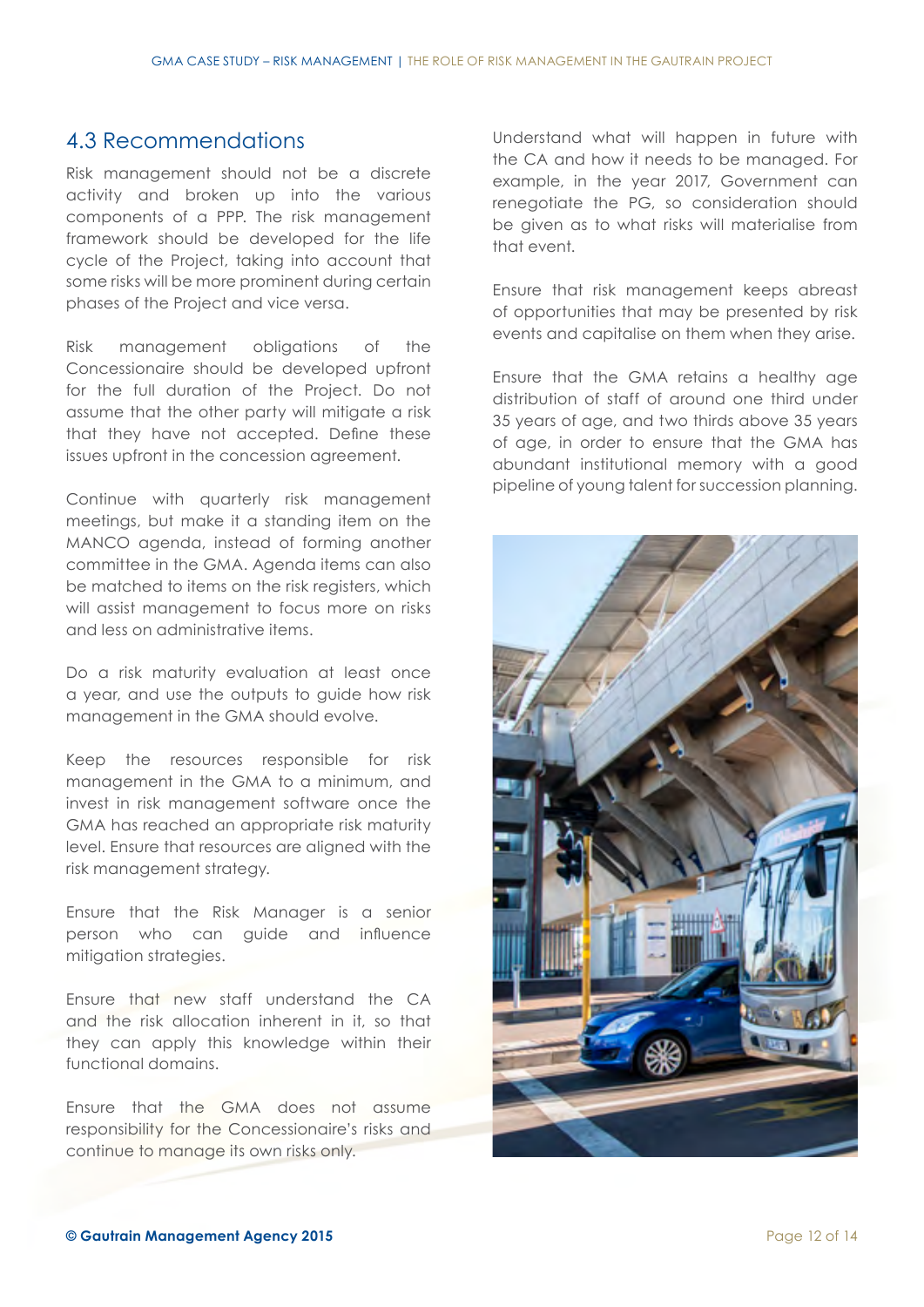#### 4.4 Conclusions

The Gautrain Project is one of the most successful PPPs in South Africa. It is currently managed very successfully by a highly skilled and experienced team who was involved with the Project from inception. It is essential that these skills are retained and that the next cohort of leadership is carefully groomed to ensure a seamless transition to them.

Effective risk management can contribute to this transition by ensuring that effective mitigation strategies are in place to manage the risk of losing scarce skills. An ancillary consideration is that the project team must understand what skills will be required in future and ensure that it is able to attract them as is required.



The Gautrain Project had a number of benefits such as:

- The station parking bays contributed R47 million to the Gauteng Province's GDP during 2013.
- The parking bays sustained about 618 jobs in Gauteng in 2013, 83% of the jobs created was in the semi-skilled and unskilled category.
- In addition to generating concrete economic benefits, the Gautrain also delivers on social dimensions such as lower carbon emissions, fewer accidents and casualties due to fewer cars on the road.
- The Gautrain airport service plays an important role in the economy by connecting local business travellers to Gauteng, supporting Gauteng's access to international markets, connecting employees of the ORTIA precinct to their place of work and by changing the overall perception of the public transport system by providing a safe and convenient service that delivers an enjoyable and stress-free transition between air and rail travel.
- The economic value-add derived from the Gautrain airport service stems from the cost savings and value for money of the service, as well as the average time saving and reliability of the service.
- With the Aerotropolis development gaining momentum and receiving support from a wide range of national, provincial and municipal policy documents and strategic objectives, it is important to emphasise the enormous potential for synergy between the Gautrain and the OR Tambo International Airport.
- Due to increased connectivity provided by the Gautrain in combination with high rates of economic growth in Gauteng in the past few years, the areas surrounding the Gautrain stations have developed and are continuing to develop into high-density mixed-use areas, changing the urban